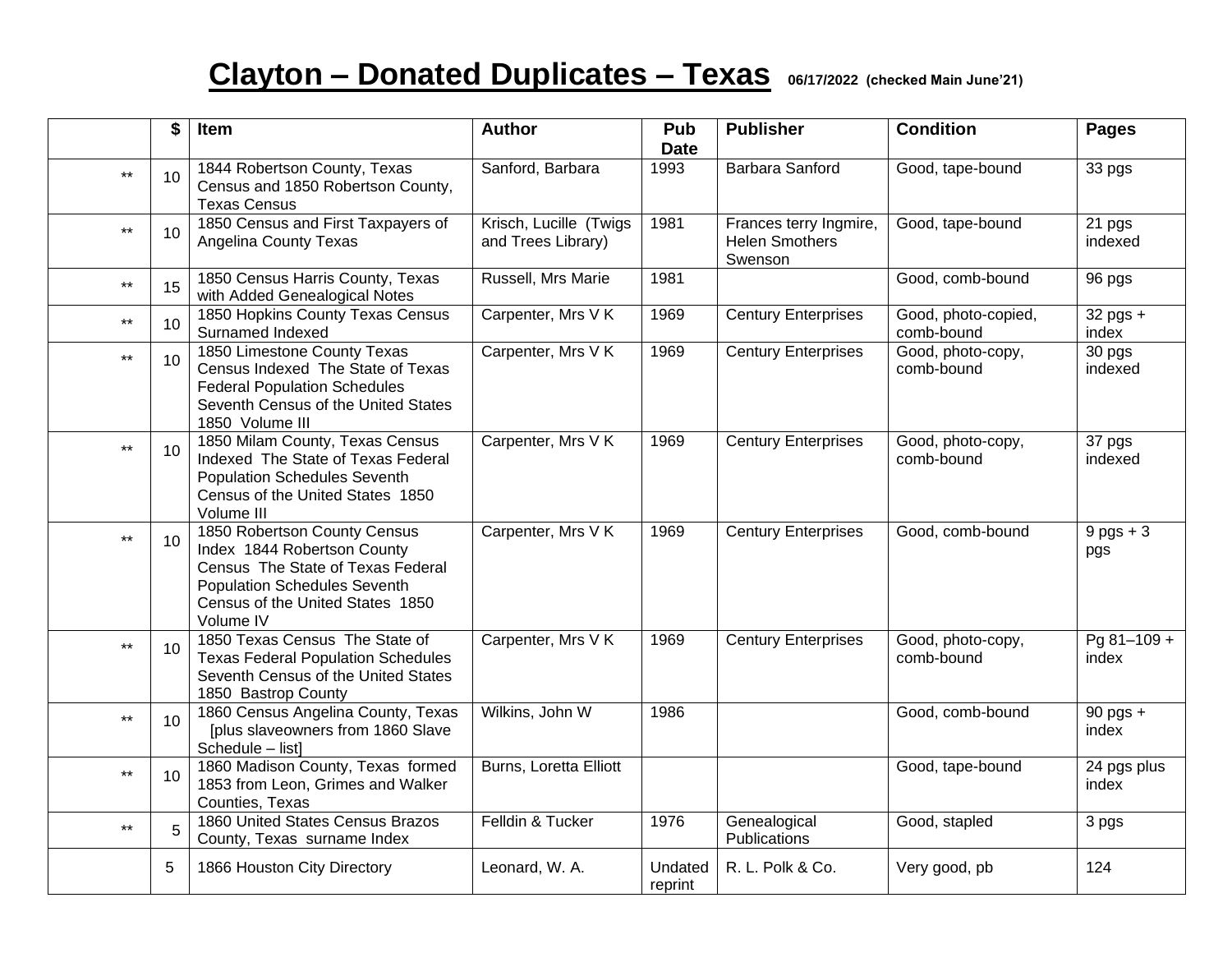| $***$        | 10 | 1870 Census Chambers County<br>Texas                                                                                        | Bueckner, Flossie<br>Dement                                                                         | 1977 | Chaparral<br><b>Genealogical Society</b>      | Good, photo-copy,<br>comb-bound              | 33 pgs               |
|--------------|----|-----------------------------------------------------------------------------------------------------------------------------|-----------------------------------------------------------------------------------------------------|------|-----------------------------------------------|----------------------------------------------|----------------------|
| $***$        | 10 | 1870 Census Sabine County                                                                                                   | Toole, Blanche                                                                                      | 1983 | Ericson Books,<br>Ingmire Publications        | Good, tape-bound<br>[needs re-taping]        | 90 pgs               |
|              | 10 | 1880 Census Panola Co Texas                                                                                                 | Davis, Kathryn<br>Hooper                                                                            | 1994 | Ericson Books                                 | Very good, tape-bound                        | 176 pgs<br>indexed   |
| $\star\star$ | 5  | 1880 United States Census Milam<br>County, Texas Surname Index                                                              | Felldin & Tucker                                                                                    | 1976 | Genealogical<br>Publications                  | Good, stapled                                | 20 pgs               |
|              | 10 | 1975 Fiftieth Anniversary Directory<br>and History City of West University<br>Place Harris County, Texas, U.S.A.            |                                                                                                     |      | The Civic Club                                | Good, pb                                     | 109 <sub>pgs</sub>   |
| $***$        | 10 | 1986 Texas 1987 Almanac and State<br>Industrial Guide Sesquicentennial<br>Edition                                           |                                                                                                     |      | <b>Dallas Morning</b>                         | Fair, print block broken                     | 768 pgs              |
|              | 15 | 1990 Directory: Texas Society of the<br>National Society Daughters of the<br>American Revolution, Centennial<br>Publication | Texas Society of the<br><b>National Society</b><br>Daughters of the<br>American Revolution          | 1990 | Self-published                                | <b>Like New</b>                              | 772 pgs              |
| $***$        | 5  | 1994-1996 Yearbook, United<br>Daughters of the Confederacy, Buffalo<br>Bayou Chapter 2558, Pasadena,<br>Texas               | United Daughters of<br>the Confederacy,<br><b>Buffalo Bayou</b><br>Chapter 2558,<br>Pasadena, Texas | 1994 | Self-published                                | Good, pb                                     | 38 pgs               |
| $\star$      | 5  | 2006 Membership Directory Good<br><b>Hope Missionary Baptist</b><br>Church[Houston, TX]                                     |                                                                                                     | 2006 | Olan Mills                                    | Good, back cover dingy                       | $\sqrt{21}$ + 13 pgs |
|              | 10 | 2018-2019 Melillo Middle School<br>Yearbook                                                                                 |                                                                                                     | 2019 |                                               | <b>New</b>                                   | 77 pgs               |
|              | 10 | 8800 Texas Marriages, Volume I, A-L,<br>1824-1850                                                                           | Swenson, Helen                                                                                      | 1981 | Self-published                                | Good, pb; tape-bound                         | 108                  |
|              | 10 | 8800 Texas Marriages, Volume II, M-<br>Z, 1824-1850                                                                         | Swenson, Helen                                                                                      | 1981 | Self-published                                | Good, pb; tape-bound                         | 90                   |
| $***$        | 15 | Abstracts of Obituaries from Lufkin<br>Papers 1925-1929                                                                     | Wilkins, John W                                                                                     | 1987 |                                               | Good, photo-copy,<br>comb-bound              | 112 pgs              |
|              | 10 | <b>Ancestral Charts</b>                                                                                                     | Burkholder Jr. Mrs A<br>C & Mrs C L Sechrest                                                        |      | The Brazosport<br><b>Genealogical Society</b> | Good, sure-bound                             | 139 pgs +<br>index   |
|              | 10 | Annunciation of the Blessed Virgin<br>Mary Catholic Cemetery, St. Hedwig,<br>Texas                                          | Olenick, Gayle and<br>Suzanna Sheppard                                                              | 1997 | Self-published                                | Good, pb; staple-bound                       | 47                   |
| ?            | 15 | At Rest: A Historical Directory of<br>Harris County, Texas, Cemeteries                                                      | Beverly, Trevia<br>Wooster                                                                          | 1993 | Tejas Publications &<br>Research              | Good, pb, spiral-bound;<br>some highlighting | 101                  |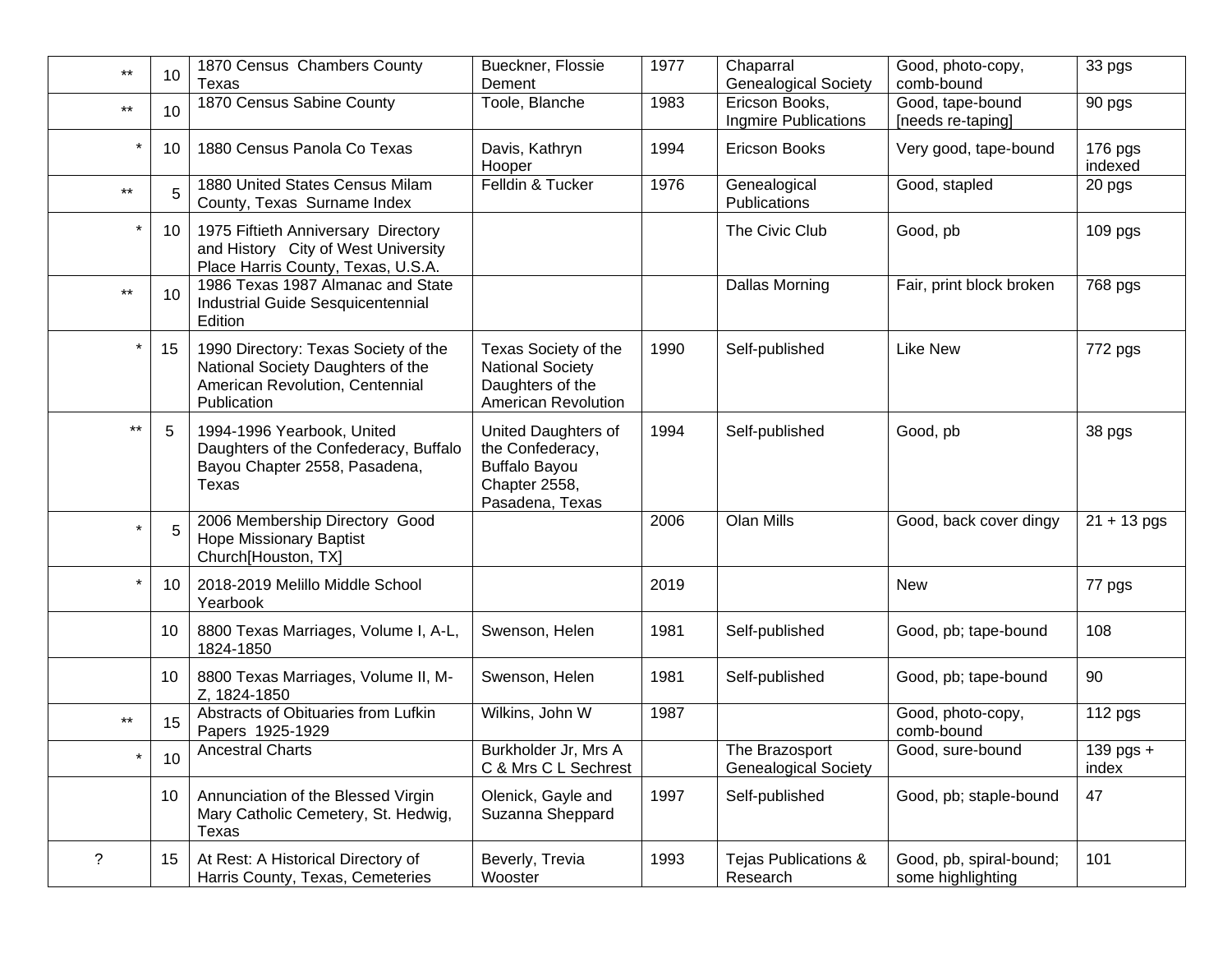|         |           | (1822-1992): With Funeral Home and<br>Monument Company Listings and<br>Including Burial Customs and Other<br><b>Interesting Facts</b> |                                                                                 |               |                                                                      |                                              |                      |
|---------|-----------|---------------------------------------------------------------------------------------------------------------------------------------|---------------------------------------------------------------------------------|---------------|----------------------------------------------------------------------|----------------------------------------------|----------------------|
|         | 5         | Bayshore Unit, Deer Park, Texas,<br>National Association of<br>Parliamentarians, 1994-1995                                            | Bayshore Unit,<br><b>National Association</b><br>of Parliamentarians            | 1994          | Self-published                                                       | Fair, pb                                     | 14 pgs               |
|         | 15        | Bible Records, Volume I                                                                                                               | <b>Harris County</b><br><b>Genealogical Society</b>                             | 1978          | Self-published                                                       | Good, pb, folder/binder                      | 117                  |
| $***$   | 15        | Birth, Death, Marriage Certificates and<br>Miscellanous Papers [copies of actual<br>documents]                                        |                                                                                 | 1990          | Capt Gilbreth Falls<br>Chapter DAR<br>Friendswood, Texas<br>6-193-TX | Good, comb-bound                             | 101 pgs $+$<br>index |
|         | 10,<br>15 | Brazos County 1900-1910 Czech<br>Census Extractions [3 copies]                                                                        |                                                                                 | 2006          | <b>Texas Czech</b><br><b>Genealogical Society</b>                    | Like new                                     | 148 pgs              |
|         | 5         | Capt. Gilbreth Falls - Absolom Hooper<br>Chapter, National Society, Daughters<br>of the American Revolution, Yearbook,<br>1989-1990   | Capt. Gilbreth Falls-<br>Absolom Hooper<br>Chapter, NSDAR                       | 1989          | Self-published                                                       | Good, pb                                     | 11 pgs               |
|         | 5         | Capt. Gilbreth Falls - Absolom Hooper<br>Chapter, National Society, Daughters<br>of the American Revolution, Yearbook,<br>1994-1995   | Capt. Gilbreth Falls-<br>Absolom Hooper<br>Chapter, NSDAR                       | 1994          | Self-published                                                       | Good, pb                                     | 28 pgs               |
|         | 5         | Capt. Gilbreth Falls - Absolom Hooper<br>Chapter, National Society, Daughters<br>of the American Revolution, Yearbook,<br>1995-1996   | Capt. Gilbreth Falls-<br>Absolom Hooper<br>Chapter, NSDAR                       | 1995          | Self-published                                                       | Good, pb                                     | 23 pgs               |
|         | 15        | Cemetery Inscriptions of Hunt County,<br>Texas, Volume II                                                                             | Thompson, Robert L.,<br>Kathy Lynn Penson,<br>and Mrs. Frances<br>Terry Ingmire | 1979          | Self-published                                                       | Fair, pb; tape-bound;<br>former library copy | 221                  |
|         | 15        | Cemetery Records, Angelina County,<br>Texas, Volume I, 1846-1968                                                                      | Medford, Gail and<br>John Wilkins et al                                         | 1986/<br>1998 | Angelina County<br><b>Genealogical Society</b>                       | Good, pb; spiral-bound                       | 297                  |
|         | 15        | Cemetery Records, Angelina County,<br>Texas, Volume II, 1969-1981                                                                     | Lufkin Genealogical<br>and Historical Society                                   | 1982          | Self-published                                                       | Fair, pb; former library<br>copy             | 185                  |
|         | 15        | Cemetery Records: Angelina County,<br>Texas, Volume I, 1846-1968                                                                      | Medford, Gail; John<br>Wilkins, et al                                           | 1986          | Lufkin Genealogical<br>and Historical Society                        | Fair, pb, tape-bound                         | 297                  |
| $\star$ | 10        | Census of 1880 Liberty County,<br>Texas                                                                                               | Calhoon, Joyce &<br>Sandra Pickett                                              | 1979          | Liberty County h<br>Historical<br>Commission                         | Fair, comb-bound                             | 123 pgs<br>indexed   |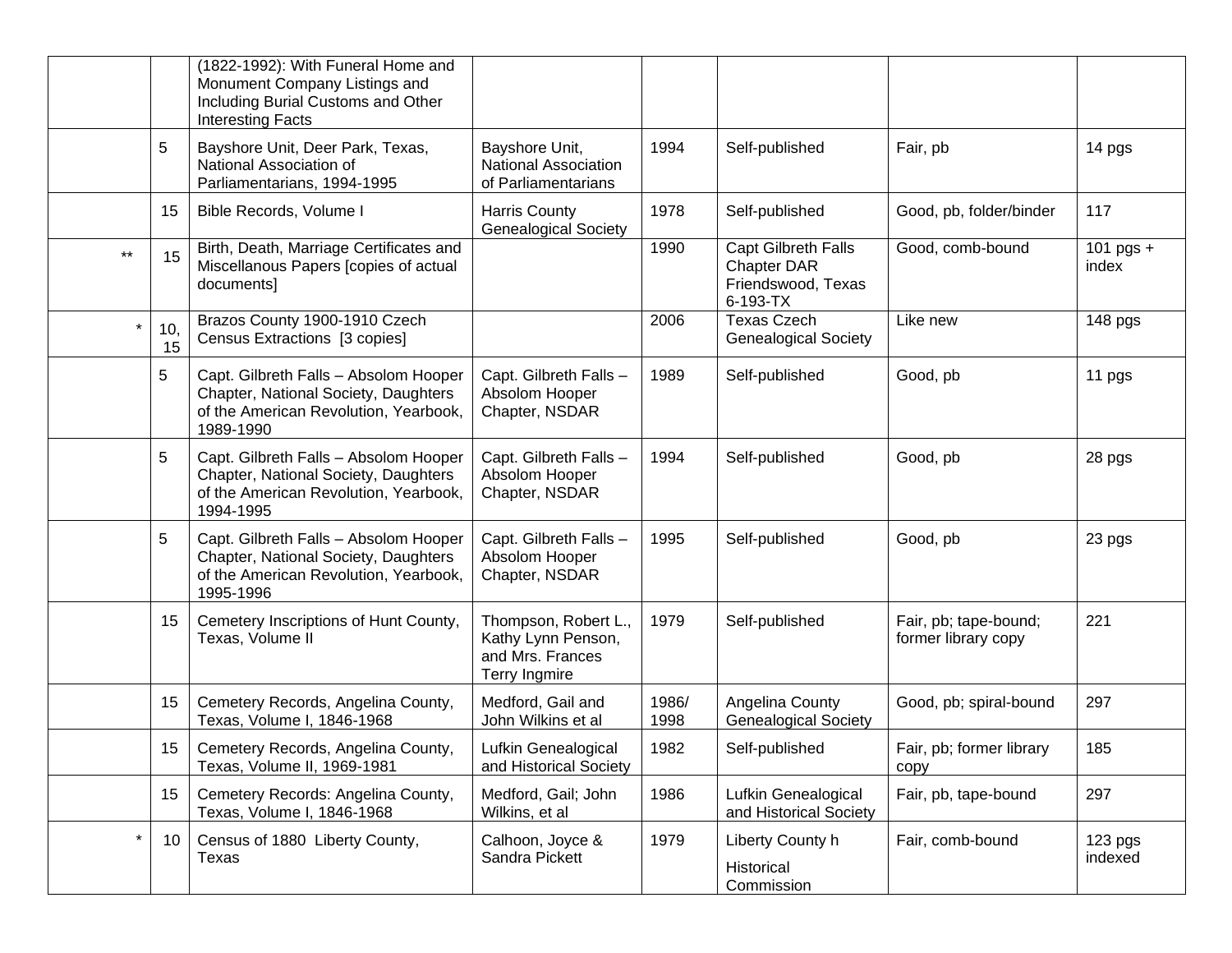| $***$        | 10             | Chambers County, Texas 1880<br>Census                                                                                                         | Weaver, Ann                                                         | 1980 | The Anundsen<br>Publishing Co                     | Good, comb-bound                | 82 pgs                                    |
|--------------|----------------|-----------------------------------------------------------------------------------------------------------------------------------------------|---------------------------------------------------------------------|------|---------------------------------------------------|---------------------------------|-------------------------------------------|
| $***$        | 15             | Compiled Index to Elected and<br>Appointed Officials of the Republic of<br>Texas: 1835-1846                                                   | <b>State Archives</b><br>Division                                   | 1981 | <b>Texas State Library</b>                        | Good, coil-bound                | 155 pgs                                   |
|              | 5              | Daughters of the Republic of Texas,<br>James W. Brown Chapter, Pasadena,<br>Texas, Yearbook, 2001-2003                                        | Daughters of the<br>Republic of Texas,<br>James W. Brown<br>Chapter | 2001 | Self-published                                    | Good, pb                        | 78 pgs                                    |
|              | 5              | Daughters of the Republic of Texas,<br>James W. Brown Chapter, Pasadena,<br>Texas, Yearbook, 1999-2001                                        | Daughters of the<br>Republic of Texas,<br>James W. Brown<br>Chapter | 1999 | Self-published                                    | Good, pb                        | 60 pgs                                    |
|              | 10             | Daughters of the Republic of Texas,<br>Membership Roster, 1991                                                                                | The Daughters of the<br>Republic of Texas                           | 1991 | <b>DRT Business Office</b>                        | Good, pb                        | 478 pgs                                   |
|              | 5              | Daughters of the Republic of Texas,<br>Membership Roster, 1999                                                                                | Daughters of the<br>Republic of Texas                               | 1999 | Morgan Printing                                   | Good, pb                        | 628 pgs                                   |
| $\star$      | 5              | Daughters of the Republic of Texas,<br>Membership Roster, 2001                                                                                | Daughters of the<br>Republic of Texas                               | 2001 | Morgan Printing                                   | Good, pb                        | 567 pgs                                   |
|              | 15             | Debrett's Texas Peerage                                                                                                                       | Best, Hugh                                                          | 1983 | Coward-McCann, Inc.                               | Very good                       | 385                                       |
| *            | 10             | Discover Waco Reflections and<br>Images A Viewbook                                                                                            | Barcus, Nancy                                                       | 1993 | An Arcway<br>Publication                          | Very good                       | 61 pgs                                    |
|              | 10             | E.I.R.E. Emerald Isle Renissant<br>Enthusiasts: Reaômeis (Blarney)<br>Newsletters, et. al., Founded 1968,<br>Houston, Texas                   | Disney, Derek C.                                                    | 2019 | Self-published                                    | Very good, pb [spiral<br>bound] | Unnumbered                                |
|              | 10             | Earth County, Texas Census Records<br>Including the 1860 an1870 Federal<br>Census, the 1860 Slave List and the<br>1867 Voter's Registration   | Hudson, Weldon I.<br>and Cawyer, Shirley<br><b>Brittain</b>         | 1981 |                                                   | Good, pb                        | 98 pgs +<br>Index                         |
|              | 10             | From Allen's Landing to the Moon<br>Landing: Destination Houston, 2011<br><b>Texas State Genealogical Society</b><br><b>Annual Conference</b> | <b>TSGS and Clayton</b><br><b>Library Friends</b>                   | 2011 | <b>TSGS And Clayton</b><br><b>Library Friends</b> | Good, spiral bound, pb          | $100$ pgs                                 |
| $***$        | 10             | <b>Galveston County Tombstone</b><br>Inscriptions Volume 2                                                                                    | <b>Texas City Ancestry</b><br>Searchers                             | 1986 |                                                   | Good, photo-copied,<br>stapled  | 8 pgs                                     |
| $^\star$     | 10             | Giddings Deutsches Volksblatt, 1899-<br>1949, A History of the Newspaper and<br>Print Shop of the Texas Wends                                 | Garrett, Daphne<br>Dalton                                           | 1988 | <b>Garrett Historical</b><br>Research             | Good                            | $115$ pgs +<br>Appendix +<br>Bibliography |
| $\star\star$ | $\overline{5}$ | Guide to Genealogical Resources in                                                                                                            | <b>Texas State Library</b>                                          |      |                                                   | Good, pb                        | 22 pgs                                    |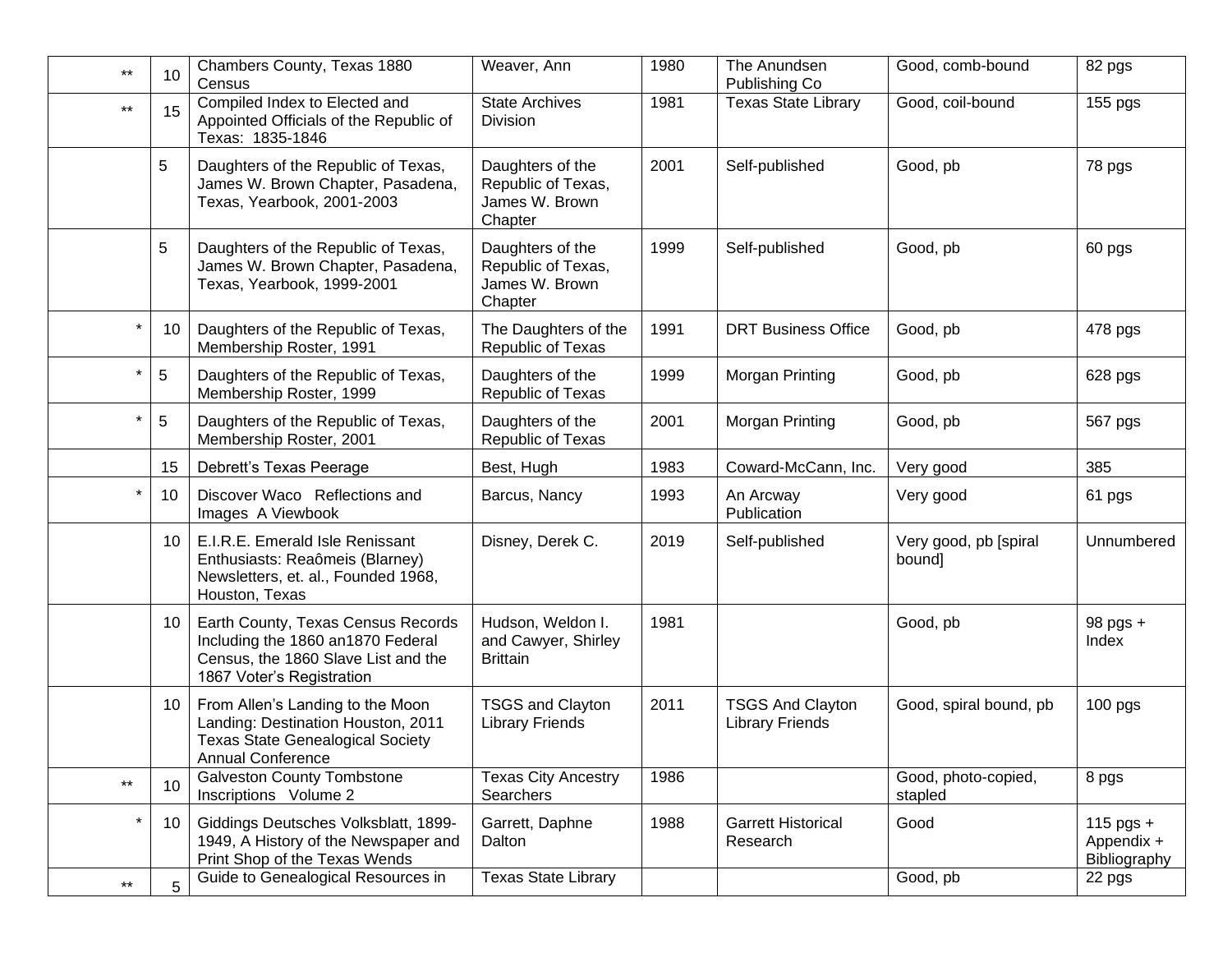|                          |                 | the Texas State Archives                                                                                |                                                    |                             |                                             |                                                 |            |
|--------------------------|-----------------|---------------------------------------------------------------------------------------------------------|----------------------------------------------------|-----------------------------|---------------------------------------------|-------------------------------------------------|------------|
| $\overline{\phantom{0}}$ | 15              | Guide to the Spanish and Mexican<br>Manuscript Collection at the Catholic<br>Archives of Texas          | McDonald, Dedra S                                  | 1994                        | Catholic Archives of<br>Texas               | Very good; pb; former<br>library copy           | 141        |
|                          | 15              | <b>Historical Glimpses of Grace</b><br>Methodist Church, 1919-1984<br>[Baytown, TX]                     | Summers, Elizabeth<br>Rich                         | 1984                        | Self-published                              | Good, pb, spiral-bound                          | Unnumbered |
| Sold?                    | 10              | History of Fannin County Texas, 1836-<br>1843 [?2 copies?]                                              | Strickland, Rex<br>Wallace                         |                             | Southwestern<br><b>Historical Quarterly</b> | Good, spiral bound, pb                          | 38 pgs     |
|                          | 5               | Houston Genealogical Forum<br>Yearbook 1997-1998                                                        | Houston<br><b>Genealogical Forum</b>               |                             |                                             | Comb-bound                                      | 73 pgs     |
|                          | 5               | Hoya Memorial Library and Museum                                                                        | Hoya Memorial<br>Library and Museum                |                             | Hoya Memorial<br>Library and Museum         | Good, pb                                        | 15 pgs     |
| $***$                    | 15              | In Celebration of Texas                                                                                 | McDonald, Archie P                                 | 1986                        | <b>Windsor Publications</b><br>Inc          | Like new, w/ dust cover                         | 488 pgs    |
|                          | 10 <sup>°</sup> | Index to Fayette County, Her History<br>and Her People                                                  | Lotto, W.                                          | 1970                        | Self-published                              | Fair; folder with brads;<br>former library copy | 50         |
|                          | 10              | Index to Probate Cases of Texas No<br>92 Gregg County January 23, 1872-<br><b>January 31 1939</b>       | The Texas State-wide<br>Records<br>Project[WPA]    | 1940                        | <b>Montgomery County</b><br>Library         | Good, tape-bound                                | 50 pgs     |
|                          | 10 <sup>°</sup> | Index to Probate Cases of Texas, No.<br>155, Marion County, May 15, 1860 -<br>May 2, 1939               | <b>Work Projects</b><br>Administration             | 1940/<br>undated<br>reprint | Self-published                              | Good, pb; tape-bound                            | 44         |
|                          | 10              | Index to Probate Cases of Texas, No.<br>225, Titus County, September 18,<br>1893 - December 15, 1938    | <b>Work Projects</b><br>Administration             | 1942/<br>undated<br>reprint | Self-published                              | Fair, pb; tape-bound                            | 33         |
|                          | 10 <sup>°</sup> | Index to Probate Cases of Texas, No.<br>237, Waller County, October 1, 1873 -<br>May 6, 1940            | <b>Work Projects</b><br>Administration             | 1941/<br>undated<br>reprint | Self-published                              | Fair, pb; tape-bound                            | 31         |
|                          | 10              | Index to Probate Cases of Texas, No.<br>246, Williamson County, October 16,<br>1848 - December 27, 1938 | <b>Work Projects</b><br>Administration             | 1941/<br>undated<br>reprint | Self-published                              | Fair, pb; tape-bound;<br>former library copy    | 78         |
|                          | 10              | Index to Probate Cases of Texas: No.<br>210, Shelby County, November 1881<br>- August 11, 1939          | <b>Work Projects</b><br>Administration             | 1942/<br>undated<br>reprint | Self-published                              | Good, pb; tape-bound                            | 44         |
|                          | 10              | Index to Probate Cases of TexasNo<br>100 Hardin County September 9,<br>1867-March 18, 1939              | <b>Texas State-wide</b><br>Records<br>Project[WPA] | 1941                        | <b>Mountain Press</b>                       | Like new, pb                                    | 25 pgs     |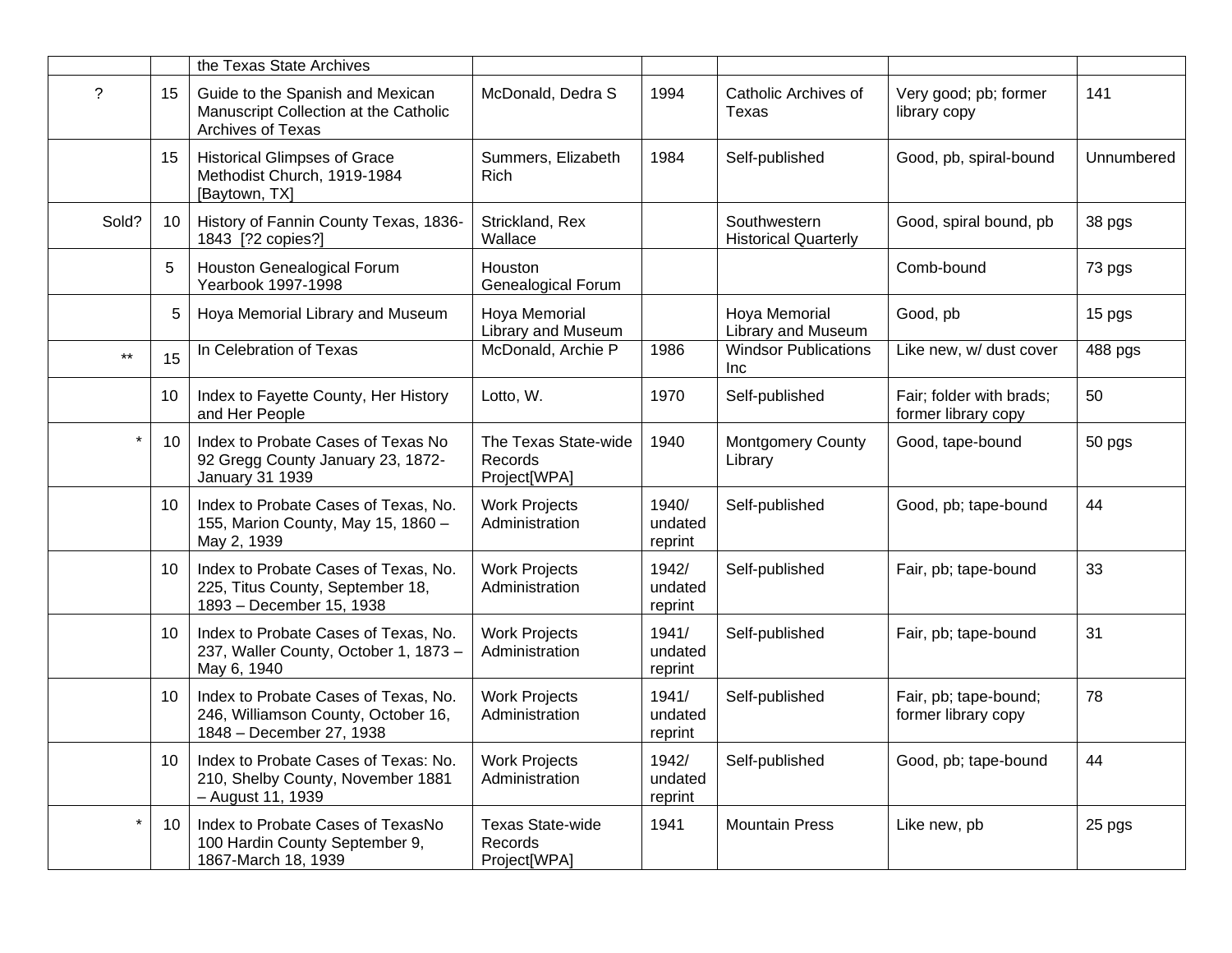|              | 10 | Index to Probate Cases of TexasNo<br>105 Hays County November 22, 1848-<br>December 15, 1939                                                                   | The State-wide<br>Records Indexing and<br><b>Inventory Program</b><br>[WPA]            | 1942    | <b>Mountain Press</b>                                          | Like new, pb                                   | 43 pgs                 |
|--------------|----|----------------------------------------------------------------------------------------------------------------------------------------------------------------|----------------------------------------------------------------------------------------|---------|----------------------------------------------------------------|------------------------------------------------|------------------------|
|              | 10 | Index to Probate Cases, 1846-1900,<br>Dallas County, Texas, Vol. I                                                                                             | Lu, Helen Mason,<br><b>Gwen Blomquist</b><br>Neumann, Margaret<br><b>Gilmore Smith</b> | 1978    | Dallas Genealogical<br>Society                                 | Very good; pb; tape-<br>bound                  | 74                     |
|              | 10 | Inventory of the County Archives of<br>Texas No 25 Brown County<br>(Brownwood)                                                                                 | <b>Texas historical</b><br><b>Records Survey</b>                                       | 1940    | <b>Mountain Press</b>                                          | Like new, pb                                   | 147 pgs                |
|              | 5  | Jane Long Chapter, National Society,<br>Daughters of the American<br>Revolution, Yearbook, 1991-1992                                                           | Jane Long Chapter,<br><b>NSDAR</b>                                                     | 1991    | Self-published                                                 | Good, pb                                       | 35 pgs                 |
|              | 5  | Jane Long Chapter, National Society,<br>Daughters of the American<br>Revolution, Yearbook, 2000-2001                                                           | Jane Long Chapter,<br><b>NSDAR</b>                                                     | 2000    | Self-published                                                 | Good, pb                                       | 43 pgs                 |
|              | 10 | Jefferson On Your Own Legends, Art,<br>History [A self-guided tourbook]<br>[sketches]                                                                          | Steven L Sheneman                                                                      | 1986    |                                                                | Pb                                             |                        |
|              | 10 | Kaufman County, Texas, Marriages,<br>Book I, 1848-1856; Book IA, 1857-<br>1870                                                                                 | Thomas, Exa                                                                            | Undated | Self-published                                                 | Good, pb; staple-bound;<br>former library copy | 41                     |
| $\star\star$ | 10 | Kissin' Kuzzins Volume III Printed<br>weekly by Nacogdoches Daily<br>Sentinel, Lufkin Daily News,<br>Henderson Daily News, Center<br>Champion, Rusk Cherokeean | Ericson, Carolyn                                                                       |         |                                                                | Good, tape-bound<br>[needs re-taping]          | 46 pgs incl<br>index   |
| $***$        | 10 | Kissin' Kuzzins Volume VII Printed<br>weekly by Nacogdoches Daily<br>Sentinel, Lufkin Daily News,<br>Henderson Daily News, Rusk<br>Cherokeean                  | Ericson, Carolyn                                                                       |         |                                                                | Good, tape-bound<br>[needs re-taping]          | 56 pgs incl<br>index   |
|              | 5  | La Sale Chapter, Daughters of the<br>American Colonists, Yearbook, 2001-<br>2003                                                                               | La Salle Chapter,<br>Daughters of the<br><b>American Colonists</b>                     | 2001    | Self-published                                                 | Good, pb                                       | 28 pgs                 |
| $\star$      | 10 | Liberty County, Texas 1860 Census                                                                                                                              | <b>Liberty County</b><br><b>Historical Survey</b><br>Committee                         |         | <b>Liberty County</b><br><b>Historical Survey</b><br>Committee | Fair, tape-bound                               | $59$ pgs + 12<br>index |
|              | 10 | Love Is a Wild Assault [novel]                                                                                                                                 | Elithe Hamilton<br>Kirkland                                                            | 1984    | <b>Shearer Publishing</b>                                      | Pb, like new                                   | 502 pgs                |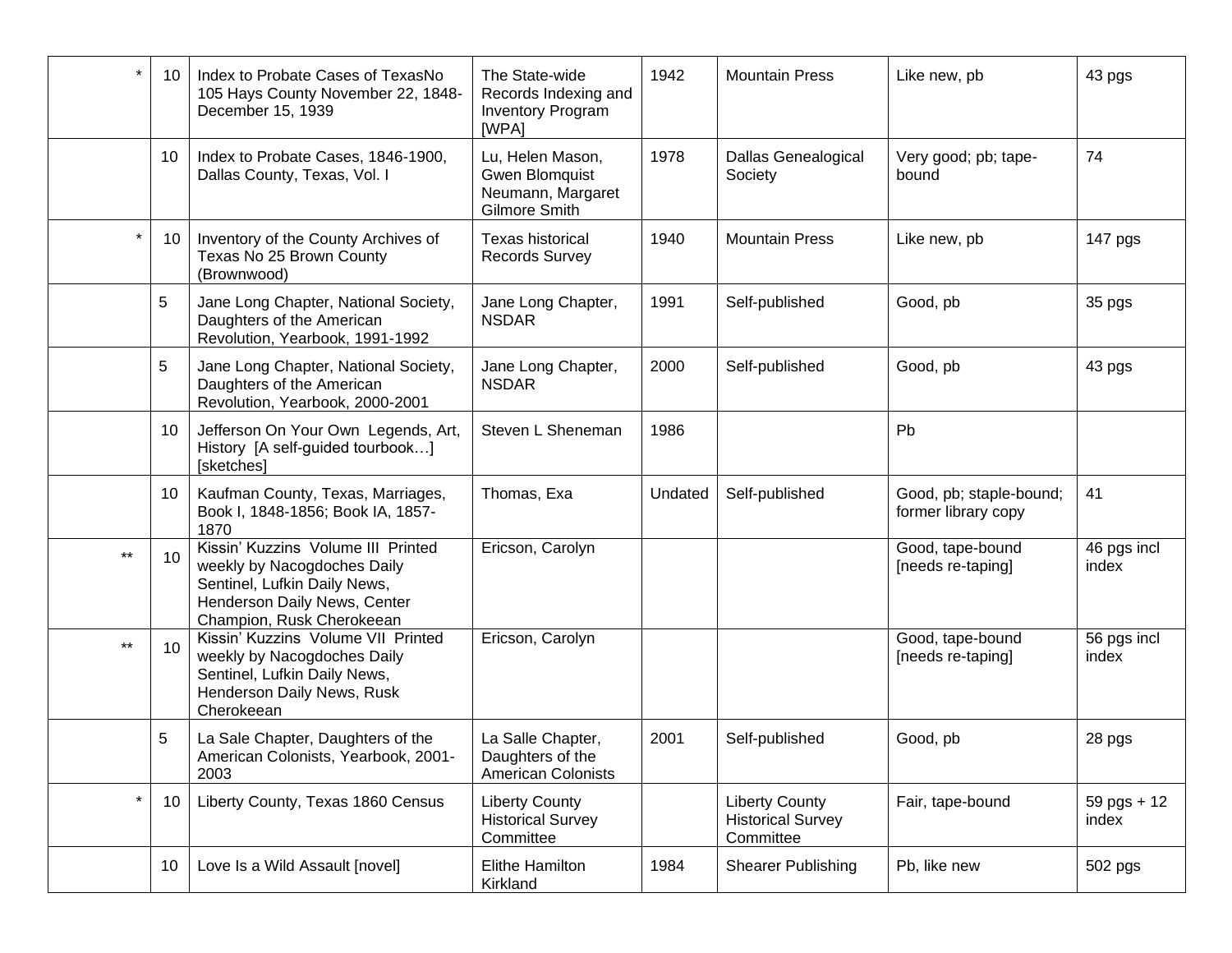| ??           | 10             | Marriage Records Index, Denton<br>County, Texas, 1875-1884                                                                                                                         | Davis, Vinita                                                      | 1972    | American Reference<br>Publishing Co.                | Good, pb; former library<br>copy             | 62                                |
|--------------|----------------|------------------------------------------------------------------------------------------------------------------------------------------------------------------------------------|--------------------------------------------------------------------|---------|-----------------------------------------------------|----------------------------------------------|-----------------------------------|
| $\star\star$ | 10             | Milam County, Texas Marriages<br>1874-1876 Surname Indexed                                                                                                                         |                                                                    |         |                                                     |                                              |                                   |
| $\star\star$ | 10             | Milam County, Texas Marriages<br>1874-1876 Surname Indexed Court<br>House Burned Early 1874, This is the<br><b>Earliest Record</b>                                                 |                                                                    |         |                                                     | Good, comb-bound                             | 18 pgs                            |
| $***$        | 10             | Nacogdoches County Cemetery<br>Records Volume I Swift, Greenwood,<br>Fairview, King, Skillern, Chireno<br>Catholic, Bethel, Mast, Lower Chireno,<br>Upper Chireno, Little's Chapel | Burk, Joel Barham                                                  | 1974    | Carolyn Reeves<br>Ericson                           | Very good, stapled                           | 136 pgs                           |
| $***$        | 10             | Nacogdoches County Cemetery<br>Records Volume II Oak Grove, North<br>Church, Sunset Memorial Park                                                                                  | Burk, Joel Barham,<br>& Carolyn Reeves<br>Ericson                  | 1975    | King Printing Co                                    | Very good, comb-bound                        | 186 pgs                           |
| $***$        | 10             | Nacogdoches County Cemetery<br>Records Volume III                                                                                                                                  | Burk, Joel Barham &<br>Carolyn Reeves<br>Ericson                   | 1975    | Pineywood Printing                                  | Very good, comb-bound                        | 143 pgs                           |
| $\star\star$ | 10             | Nacogdoches County Cemetery<br>Records Volume V                                                                                                                                    | Burk, Joel Barham &<br>Carolyn Reeves<br>Ericson                   | 1988    | Pineywood Printing                                  | Very good, comb-bound                        | 163 pgs                           |
|              | $\overline{5}$ | National Society, United States<br>Daughters of 1812, Texas Society,<br>Ninety-Third State Council                                                                                 | <b>United States</b><br>Daughters of 1812,<br><b>Texas Society</b> | 1996    | Self-published                                      | Good, pb                                     | Unnumbered                        |
|              | 5              | National Society, United States<br>Daughters of 1812, Texas Society,<br>State Yearbook, 2006-2008                                                                                  | <b>United States</b><br>Daughters of 1812,<br><b>Texas Society</b> | 2006    | Self-published                                      | Good, pb                                     | 124 pgs                           |
| <b>TX</b>    | 10             | Navarro County Genealogical Society<br><b>Family Pedigree Charts</b>                                                                                                               | Lane, Mary, Surls,<br>Joann, Bonner, Verna                         | 1980    | Navarro County<br><b>Genealogical Society</b>       | Good, pb                                     | No #s                             |
|              | 15             | Navarro County Genealogical Society<br><b>Family Pedigree Charts</b>                                                                                                               | Navarro County<br><b>Genealogical Society</b>                      | 1980    | Self-published                                      | Good, pb; tape-bound;<br>former library copy | Unpaginated                       |
|              | 5              | Oakwood Cemetery (Waco, Texas)                                                                                                                                                     | Oakwood Cemetery<br><b>Board of Directors</b>                      | Undated | Self-published                                      | Good, pb                                     | 22                                |
|              | $10-1$         | Original Grantee Patentee, Atascosa<br>County, Texas, Land Titles                                                                                                                  | Ingmire, Mrs. Frances<br>Terry and Robert Lee<br>Thompson          | 1979    | Self-published                                      | Fair, pb; tape-bound;<br>former library copy | 37                                |
| $\star\star$ | 10             | Original Land Holders of some Texas<br>Counties - A Bicentennial Project                                                                                                           | <b>Harris County</b><br><b>Genealogical Society</b>                | 1976    | <b>Harris County</b><br><b>Genealogical Society</b> | Good, tape-bound                             | 80 pgs                            |
|              | 10             | Proceedings of the One Hundred<br>Annual Convention of the Daughters<br>of the Republic of Texas                                                                                   | The Daughters of the<br>Republic of Texas                          | 1991    | The Daughters of the<br>Republic of Texas           | Good, pb                                     | 202 pgs +<br>Financial<br>Reports |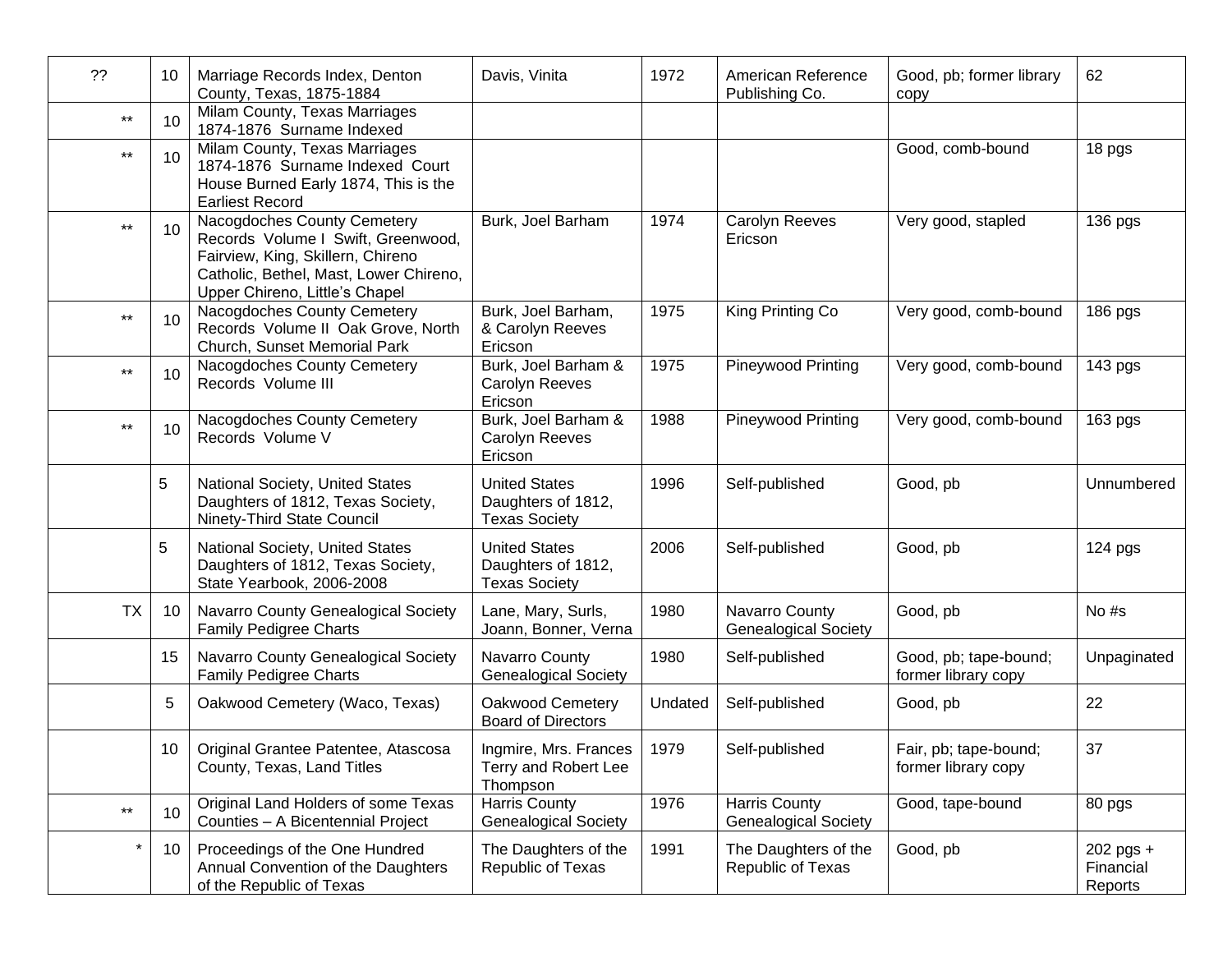|              | 5  | Proceedings of the One Hundred<br>Eighth Annual Convention, Daughters<br>of the Republic of Texas | Daughters of the<br>Republic of Texas                                                        | 1999 | Morgan Printing                                    | Good, pb                               | 270 pgs                        |
|--------------|----|---------------------------------------------------------------------------------------------------|----------------------------------------------------------------------------------------------|------|----------------------------------------------------|----------------------------------------|--------------------------------|
|              | 5  | Research in Texas, Revised Edition                                                                | Elliott, Wendy L.                                                                            | 1987 | American<br><b>Genealogical Lending</b><br>Library | Good, pb                               | 30                             |
|              | 15 | Rest In Peace: Nacogdoches<br>Obituaries, 1899-1904                                               | Ericson, Carolyn<br>Reeves                                                                   | 1993 | <b>Ericson Books</b>                               | Very good; pb; former<br>library copy  | 142                            |
| $***$        | 10 | Robertson County Texas 1860<br>Census                                                             | Collie-Cooper, Mary                                                                          | 1985 | Mary Collie Cooper                                 | Good, comb-bound                       | $69$ pgs $+$<br>index          |
|              | 15 | Sabine County, Texas, in the Civil War                                                            | Davis, Kathryn<br>Hooper Davis, Linda<br>Ericson Devereaux,<br>and Carolyn Reeves<br>Ericson | 2001 | <b>Ericson Books</b>                               | Very good, pb; former<br>library copy  | 130                            |
| $***$        | 5  | Searchers' Tales of the Texas City<br>Ancestry Searchers Volume I Number<br>1 1976-1977           |                                                                                              | 1976 | <b>Texas City Ancestry</b><br>Searchers            | Good, stapled                          | Abt 30 pgs<br>No $#s$          |
| $***$        | 10 | Seventh Census of the United States<br>1850 Census Bowie County, Texas                            | Carpenter, Mrs V I                                                                           | 1969 | <b>Century Enterprises</b>                         | Good, photo-copy,<br>comb-bound        | Pg 191-207<br>+ index          |
| $***$        | 10 | Seventh Census of the United States<br>1850 Census Cass County, Texas                             | Carpenter, Mrs V K                                                                           | 1969 | <b>Century Enterprises</b>                         | Good, photo-copy,<br>comb-bound        | 47 pgs                         |
| $\star\star$ | 10 | Seventh Census of the United States<br>1850 Census Houston County, Texas                          |                                                                                              |      |                                                    | Good, photo-copy,<br>comb-bound        | 31 pgs                         |
| $\star\star$ | 10 | Seventh Census of the United States<br>1850 Census Austin County, Texas                           |                                                                                              |      |                                                    | Fair, photo-copy, comb-<br>bound       | 37 pgs incl<br>index           |
| $***$        | 10 | Seventh Census of the United States<br>1850 Census Brazos County, Texas                           | Carpenter, Mrs V K                                                                           | 1969 | <b>Century Enterrpises</b>                         | Good, photo-copy,<br>comb-bound        | $7$ pgs +<br>index             |
| $\star\star$ | 10 | Seventh Census of the United States<br>1850 Census Lamar County, Texas                            |                                                                                              |      |                                                    | Good, photo-copy,<br>comb-bound        | Pg 1203-<br>$1239 + index$     |
| $\star\star$ | 10 | Seventh Census of the United States<br>1850 Census Liberty County, Texas                          |                                                                                              |      |                                                    | Good, photo-copy,<br>comb-bound        | 25 pgs<br>indexed              |
|              | 10 | <b>Supplement to Texas Scholastics</b><br>1854-1855 Smith and Tarrant<br>Counties                 | White, Gifford                                                                               | 1981 | <b>Frances Terry Ingmire</b>                       | Fair, tape-bound                       | 35 pgs                         |
|              |    | 10   Texas Aggie Corps of Cadets<br>Association, 2010 Album                                       | Texas Aggie Corps of   2010<br><b>Cadets Association</b>                                     |      | Harris Connect                                     | Good                                   | 408 pgs +<br>Outfit<br>Section |
|              | 10 | <b>Texas Coastal Pioneers of Chambers</b><br>County                                               | Lawrence, Varuna<br>Hartmann                                                                 | 1952 | Royal Publishing<br>Company                        | Good, Minors signs of<br>age           | 122 pgs                        |
|              |    | Texas Navy                                                                                        | Devereaux, Linda<br>Ericson                                                                  | 1983 | Ericson Books                                      | Good except cover<br>faded, tape-bound | 143 pgs                        |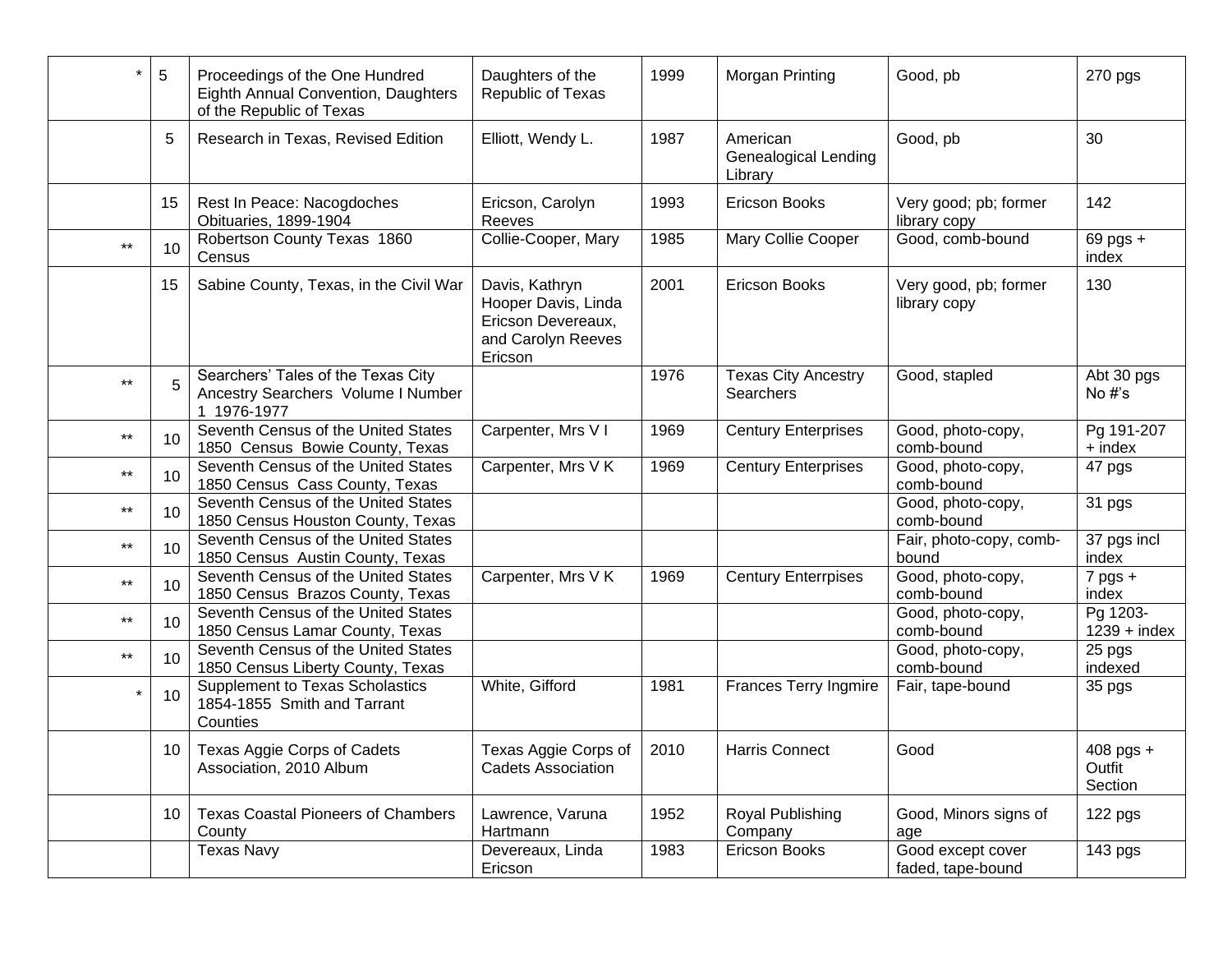| $***$      | 10 | <b>Texas Rebel</b>                                                                                      | Kerr, Rita                                                            | 1989               | <b>Eakin Press</b>                                             | New, w/ dust cover                               | 76 pgs     |
|------------|----|---------------------------------------------------------------------------------------------------------|-----------------------------------------------------------------------|--------------------|----------------------------------------------------------------|--------------------------------------------------|------------|
| $***$      | 15 | Texas Scholastics 1854-1855 Copied<br>from the originals in the Archives,<br><b>Texas State Library</b> | White, Gifford                                                        | 1979               |                                                                | Good, tape-bound                                 | 392 pgs    |
|            | 5  | Texas Society, Colonial Dames,<br>Seventeenth Century, John Champion<br>Chapter, Yearbook, 2007-2009    | John Champion<br>Chapter, Colonial<br>Dames, Seventeenth<br>Century   | 2007               | Self-published                                                 | Good, pb                                         | Unnumbered |
|            | 5  | Texas Society, Colonial Dames,<br>Seventeenth Century, John Champion<br>Chapter, Yearbook, 2003-2005    | John Champion<br>Chapter, Colonial<br>Dames, Seventeenth<br>Century   | 2003               | Self-published                                                 | Good, pb                                         | 44 pgs     |
|            | 5  | Texas Society, Continental Society,<br>Daughters of Indian Wars, Yearbook,<br>1996-1998                 | Texas Society,<br>Continental Society,<br>Daughters of Indian<br>Wars | 1996               | Self-published                                                 | Good, pb                                         | 22 pgs     |
|            | 5  | Texas Society, Continental Society,<br>Daughters of Indian Wars, Yearbook,<br>2002-2004                 | Texas Society,<br>Continental Society,<br>Daughters of Indian<br>Wars | 2002               | Self-published                                                 | Good, pb                                         | 30 pgs     |
| $\star$    | 5  | <b>Texas Trivia</b>                                                                                     | Couch, Ernie & Jill                                                   | 1987               | <b>Rutledge Hill Press</b>                                     | Good, pb                                         | 190        |
| $\ast$     | 15 | Texas Woman's University, Alumni<br>Directory, 1998                                                     | Texas Woman's<br>University                                           | 1998               | Bernard C. Harris<br><b>Publishing Company</b>                 | Very good, pb                                    | 962 pgs    |
|            | 10 | Texas: A Guide to the Lone Star<br>State, New Revised Edition                                           | Hansen, Harry                                                         | 1940/<br>1969      | <b>Hastings House</b>                                          | Good; former library<br>copy                     | 717        |
| $***$      | 10 | The 1860 U S Census of Falls County,<br>Texas                                                           |                                                                       |                    |                                                                | Fair, photo-copy, tape-<br>bound [2 loose pages] | 48 pgs     |
| $\star$    | 15 | The 1870 Census of Harris County,<br>Texas with Index                                                   | Houston<br>Genealogical Forum                                         | 1992               | <b>Houston Genealogical</b><br>Forum                           | <b>New</b>                                       | 242 pgs    |
| $\ddot{?}$ | 5  | The Atascosita Census of 1826                                                                           | Osburn, Mary<br>McMillan                                              | Undated<br>reprint | <b>Liberty County</b><br><b>Historical Survey</b><br>Committee | Good, pb; former library<br>copy                 | 23         |
|            | 15 | The Handbook of Waco and<br>McLennan County, Texas                                                      | Kelley, Dayton                                                        | 1972               | <b>Texian Press</b>                                            | Good; former library<br>copy                     | 308        |
| $\star$    | 10 | The History and Treasures of St<br>David's Church                                                       | Tanner, Daisy Barrett                                                 | 1976               | Hart Graphics &<br><b>Office Centers</b>                       | Good, w/dust cover                               | $154$ pgs  |
|            | 10 | The History of Frelsburg: Kraewinkel<br>(Crow's Nest)                                                   | Frelsburg Historical<br>Committee                                     | 1986               | New Ulm Enterprise<br>Print                                    | Good, pb                                         | 44         |
|            | 15 | The Little White Church on NASA<br>Road 1: From Rice Farmers to                                         | Allton, Judith Haley,<br>Patricia M Bracket,                          | 1993               | Self-published                                                 | Very good, pb                                    | 262        |